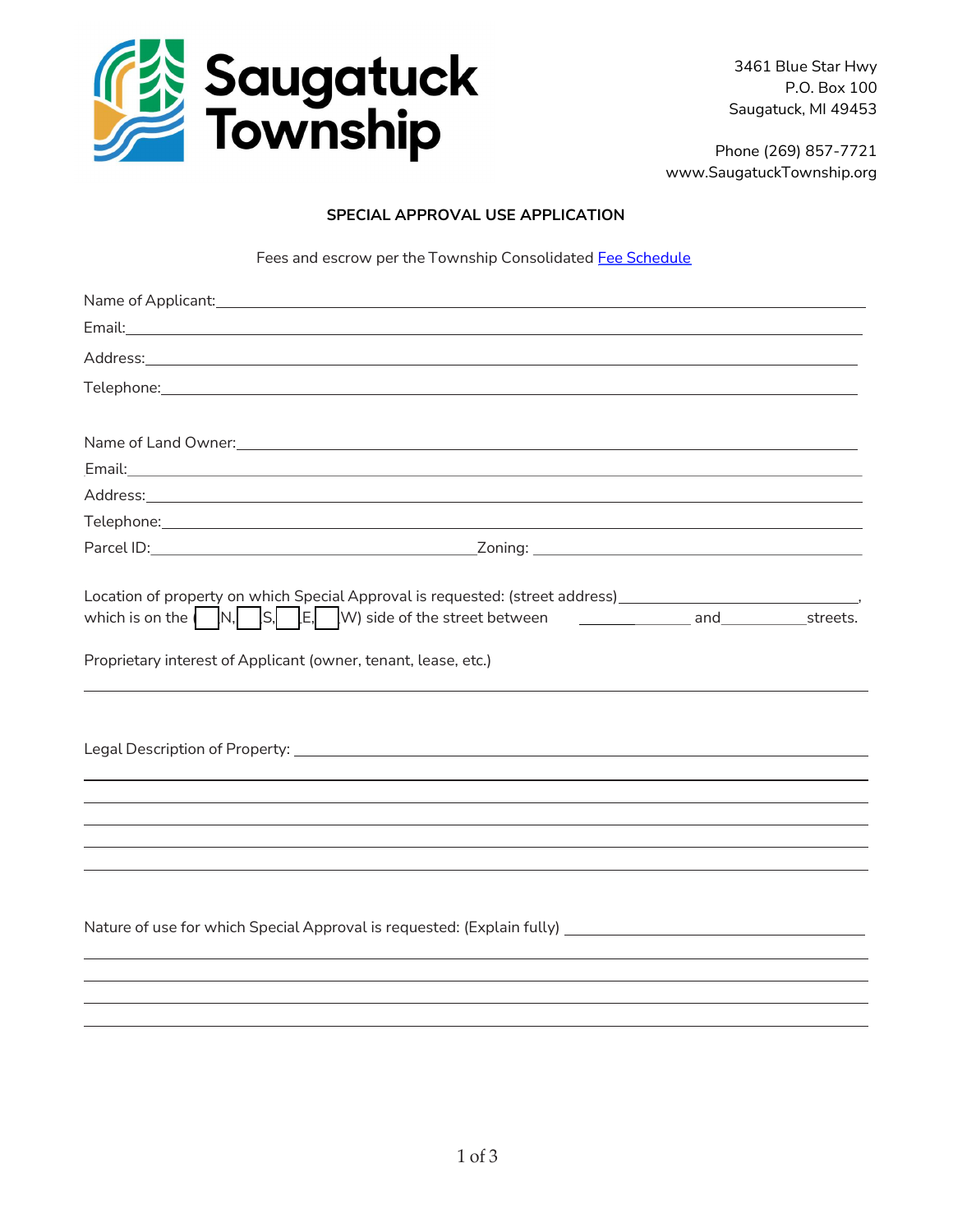

3461 Blue Star Hwy P.O. Box 100 Saugatuck, MI 49453

Phone (269) 857-7721 www.SaugatuckTownship.org

## SPECIAL APPROVAL USE APPLICATION

Applicant should complete all of the following information, sign and return the form to the Saugatuck Township Zoning Administrator either in person, by mail, or by email: LWells@saugatucktownship.org.

Special Approval Use Application Instructions:

- 1. Fill out the attached application form obtained from the Township office.
- 2. Fill in each item. The legal description of property is that which appears on the deed and the tax rolls and must be copied exactly.
- 3. Attach a site plan of the land for which Special Approval is requested, and Plans and Specifications for any construction to be undertaken, as well as other data which may help the Planning Commission on its deliberations.
- 4. You will be notified as to the time and place of the Hearing. You may bring counsel and/or witnesses to testify on your behalf.
- 6. The base fee for the Special Approval Use is \$1,300 and is non-refundable unless the application is withdrawn prior to the incurring of any expenses associated with the project. By signing the attached application, I agree to pay all applicable fees and costs associated with the Special Approval Use (SAU) process as detailed in the "Fee Policy" below.
- 7. Fee Policy Added to all the pertinent non-refundable fees set forth in the Consolidated [Fee Schedule](http://saugatucktownship.org/kcuTaGuaS/wp-content/uploads/bsk-pdf-manager/NEW_Consolidated_Fees_FINAL_05.01.2022_1517.pdf) will be the actual cost of planner, engineer, attorney, or other consultant in attendance, and any special reports or special reviews. An escrow fund shall be established at the beginning of the project abased upon reasonable anticipated costs for such consultants. These costs must be paid whether the project is approved or denied. Any portion of this fund not used for the above purposes will be refunded at the completion of the review process.
- 8. 12 Hard copies of plans and application + 1 digital copy emailed to Zoning Administrator Lynee Wells: LWells@SaugatuckTownship.org